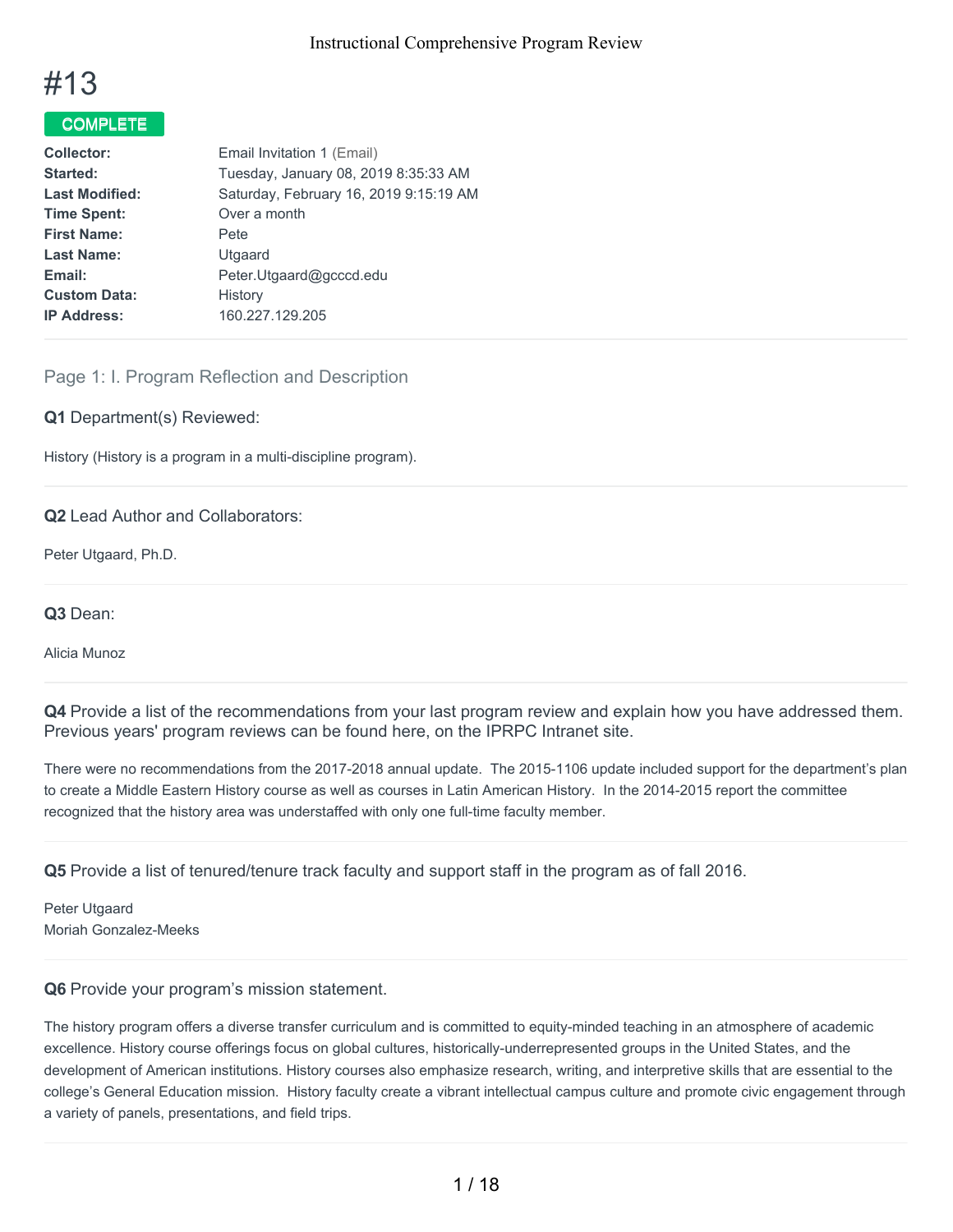### **Q7** Describe how your program supports the mission and goals of the College.

Through our diverse general education offerings including several courses that explicitly emphasize the history of historically disadvantaged groups (African-American history, Chicano history, Women's history, Kumeyaay history) as well as world cultures) the history program leads the college in teaching courses that are relevant to our diverse community of students. The history program also has its own equity plan to complement the college's emphasis on equity. History faculty also lead on the college goals of civic and cultural development as well as student validation and engagement through frequent public panel presentations on historical themes (often 3 presentations per semester) such as Black History Month, Women's History Month, Latino Heritage Month, the Global Issues forum and others.

#### **Q8** Provide the description of your program as it appears in the current college catalog, available here.

This degree program is useful for students preparing for careers in teaching, the law, government service, and research. Completion of the degree represents fulfillment of the department mission to instill an understanding of and reverence for the past so students better appreciate their own place in the global society. Through a wide range of course offerings, the department establishes a detailed knowledge of the variety of human experiences across time. The department emphasizes reading, writing, oral presentation, primary source analysis, and research techniques to build critical thinking and life-long learning skills that benefit students in their collegiate, professional, and personal lives.

# Page 2: II. Program Degrees and Certificates

# **Q9** Degree/Certificate #1

Sixty-five degrees have been awarded in the past five years. It has been updated in the past five years and will be updated this spring (2019). We believe that many students who are considering or planning on majoring in history are electing the University Studies Degree. The history program will work to promote the AA-T degree in history. Students can complete the AA-T degree in two years provided that they are able to complete college English and Math in their first year and provided that their schedule is not burdened with extra courses.

| Q10 Degree/Certificate #2 | <b>Respondent skipped this question</b> |
|---------------------------|-----------------------------------------|
| Q11 Degree/Certificate #3 | <b>Respondent skipped this question</b> |
| Q12 Degree/Certificate #4 | <b>Respondent skipped this question</b> |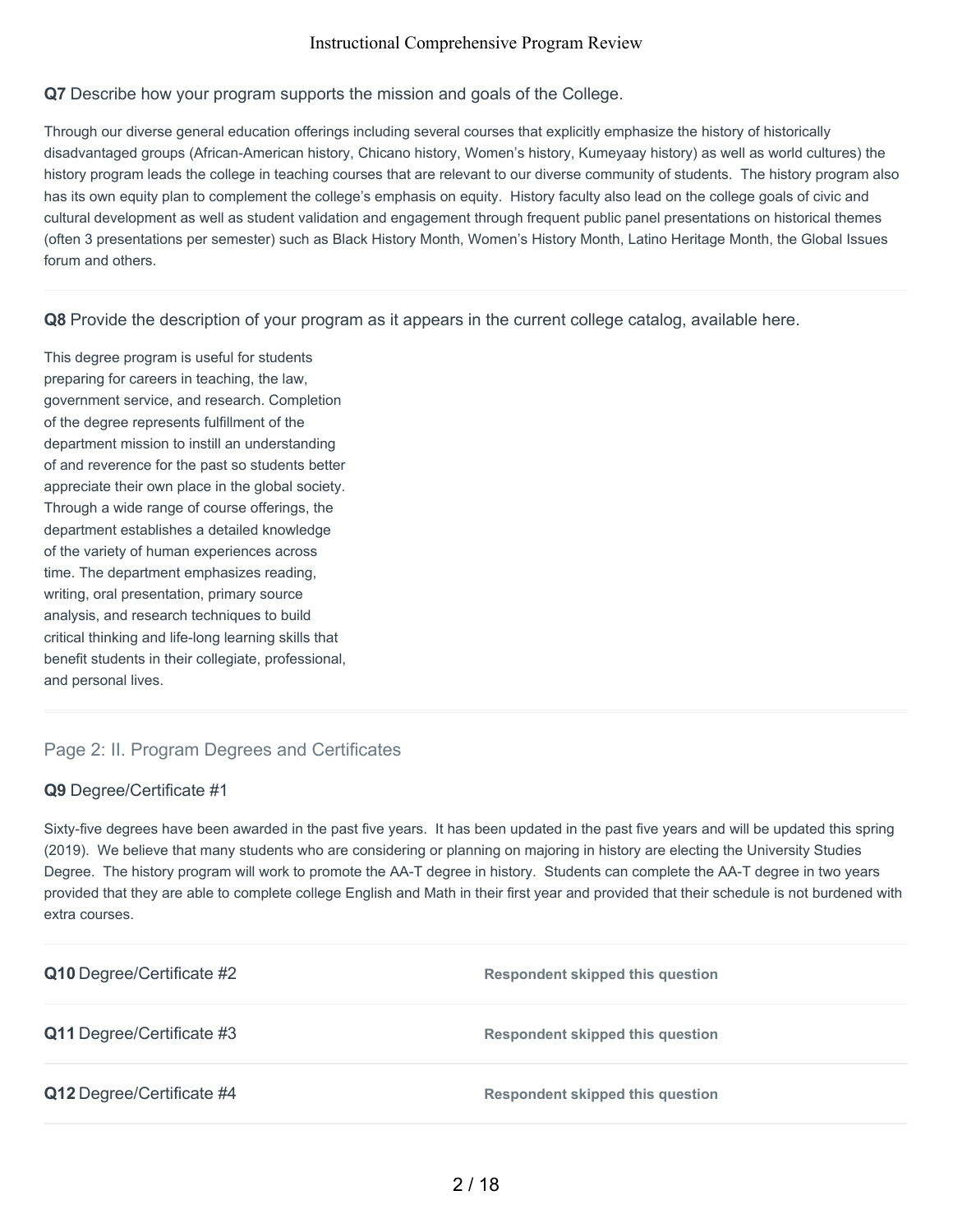**Q13** Please upload the awards data tables for your program. You can print that worksheet from the program review data report to PDF or copy and paste into a Word document the awards data table rows for your program from the college-wide program review data report, accessible here.

**History Awards 2017-18.pdf(74.3KB)**

|  |  |  | Page 3: III. Curriculum Review, Development and Assessment |  |
|--|--|--|------------------------------------------------------------|--|
|  |  |  |                                                            |  |

| Q14 Access the Five Year Curriculum Review Cycle.     | <b>Yes</b> |
|-------------------------------------------------------|------------|
| Have all of your active course outlines been reviewed |            |
| within the last five years?                           |            |

**Q15** Write a paragraph about any changes planned for the curriculum, both areas of revision and areas of development and growth.

This spring (2019) we are adding three new classes: Emergence of the Modern Middle East, Comparative Americas I, and Comparative Americas II.

| Q16 Do you have an assessment plan on file with<br>SLOAC? If you have not already done so, you can<br>submit your program's assessment plan to SLO<br>Coordinator, Tania Jabour, at tania.jabour@gcccd.edu.                                                                                                                                               | <b>Yes</b> |
|-----------------------------------------------------------------------------------------------------------------------------------------------------------------------------------------------------------------------------------------------------------------------------------------------------------------------------------------------------------|------------|
| Q17 Following that assessment plan, is your program's<br>data up-to-date and complete in Nuventive/TracDat<br>(including methods of assessment, results,<br>dialogue/actions and follow-up)? If you are not sure,<br>please contact Institutional Effectiveness Specialist,<br>Erich Kevari, at erich kevari@gcccd.edu to submit your<br>assessment data. | <b>Yes</b> |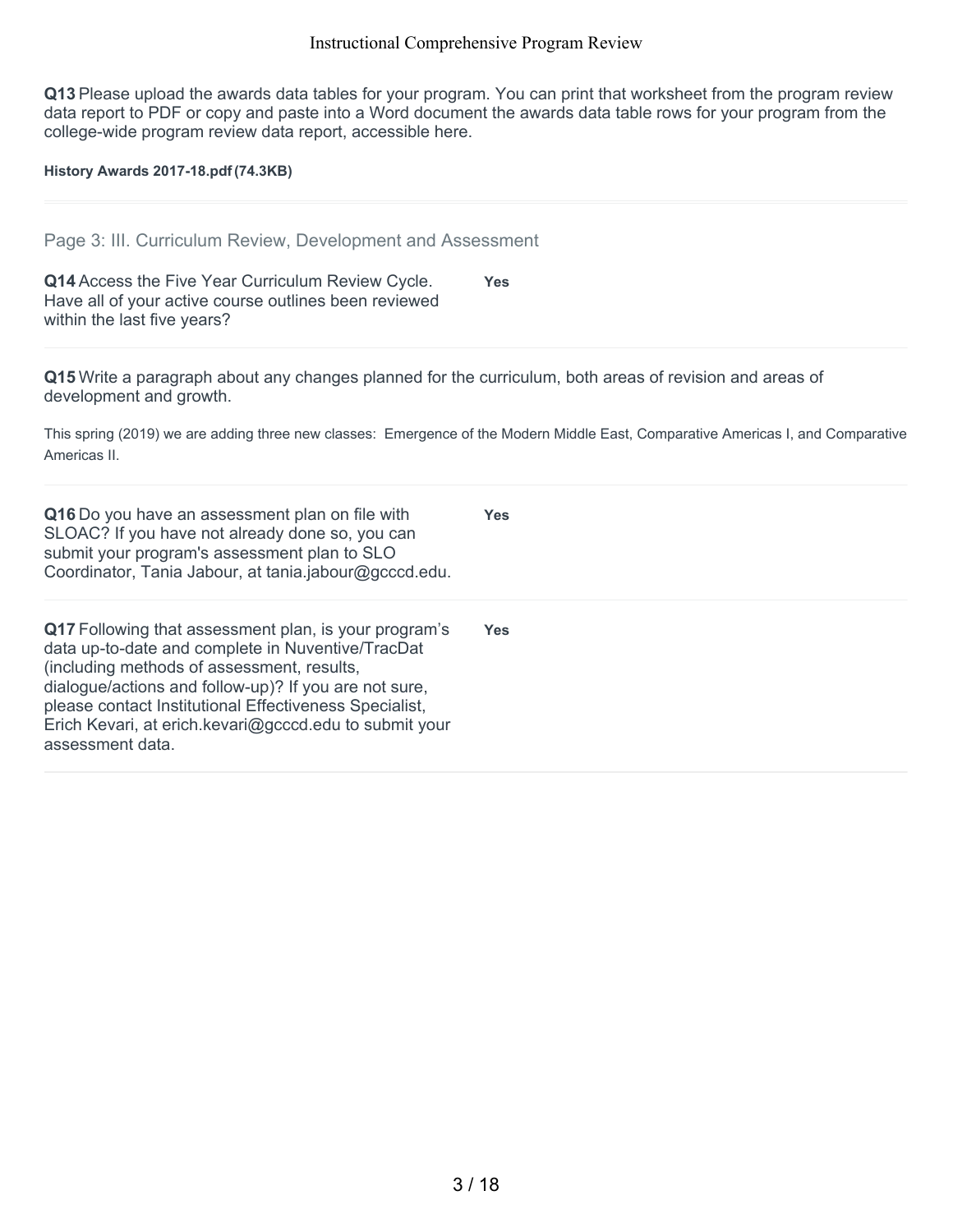**Q18** What student learning-related successes and challenges have SLO results revealed for your department?Note: If SLO data are not offering useful feedback regarding student learning, and are not currently informing program improvements, please instead discuss the specific steps you plan to take to make learning outcomes and assessments more meaningful.

Department assessment of SLOs reveal that strong majorities of our students (70-80%) are learning the key content and skills that are being assessed, ranging from historical geography, to art and literature, interpreting primary sources, research, and writing. Faculty reflection sessions have resulted in collaborative design of new assessments and idea sharing.

The greatest weakness revealed in the assessments is the lack of nuance in the results. Most of our assessments have taken the pass/no pass approach when assessing skills. To add nuance and depth to our assessments, the history faculty are experimenting with new types of assessments.

First, we are adding assessments that measure mastery level which will allow us to have at least three categories of outcomes such as: a.) demonstrates mastery of the material, b.) demonstrates some understanding of the material, c.) demonstrates little to no understanding of the material. This approach will allow us to examine the grey and "in between" areas in assessments. For example, Dr. Utgaard used this type of assessment in fall 2018 in two sections of HIST 109: Modern American History. Students wrote a paper on the book Confederates in the Attic focused on racism and historical memory in the American South. The assessment revealed that while students overwhelmingly understood the main point of the book, many (at least half) did not demonstrate a thorough understanding of how deep and how long-lasting repression of African-Americans in the south had been (and continues to a certain degree). Also revealed was a lack of understanding of the role of regionalism in American history and life. As a result, Dr. Utgaard is adopting a new supplementary reading for this class. Students will now read the March trilogy by Congressman and civil rights icon John Lewis. The graphic histories deal explicitly with the violent and racist nature of the Jim Crow system.

Second, history faculty are piloting (beginning spring 19) a "theme across time" assessment. Instead of having one assessment for one SLO, faculty will be examining how the theme of war's impact on society is understood by students across the semester. The idea is that we will be able to see how students grasp this theme across multiple assessments.

**Q19** Do you have a PLO assessment plan on file with SLOAC? If you have not already done so, you can submit your program's assessment plan to SLO Coordinator, Tania Jabour, at tania.jabour@gcccd.edu. **No**

**Q20** Please provide an analysis of your program learning outcomes (PLO) findings and what changes, if any were made as a result.

We will be creating a PLO assessment plan this spring.

| Q21 Is this a CTE Program?                                                                                                                                      | <b>No</b>                        |
|-----------------------------------------------------------------------------------------------------------------------------------------------------------------|----------------------------------|
| Page 4: CTE Programs Only                                                                                                                                       |                                  |
| Q22 If a CTE program, provide a list of the committee<br>members of your Advisory Committee, the chair's name,<br>and the meeting schedule (e.g., twice yearly) | Respondent skipped this question |
| <b>Q23</b> Summarize the recommendations from the<br>Committee.                                                                                                 | Respondent skipped this question |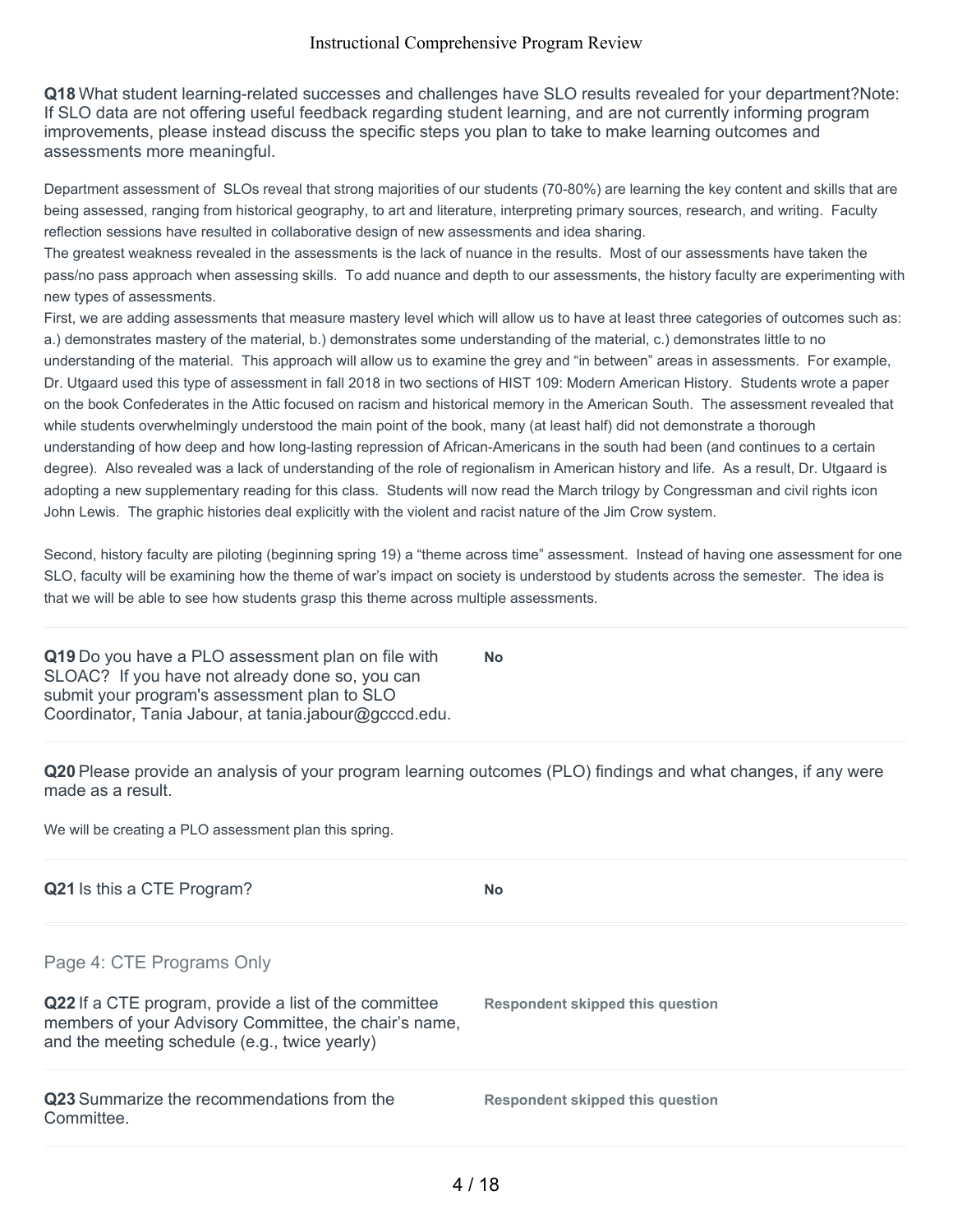| Q24 Describe changes that have been made to the<br>program as a result of the committee's<br>recommendations                                                                                                                                                                     | <b>Respondent skipped this question</b> |
|----------------------------------------------------------------------------------------------------------------------------------------------------------------------------------------------------------------------------------------------------------------------------------|-----------------------------------------|
| Q25 If a CTE program, please discuss your labor market<br>information. You can access labor market information on<br>the CTE Launchboard, CTE Program Reports that have<br>been prepared for the Governing Board, or by contacting<br>the IESE Office at brianna.hays@gcccd.edu. | Respondent skipped this question        |

# Page 5: IV. Program Data Analysis

**Q26** How has the program's student population changed over the past 5 years (e.g., student demographics, enrollment, etc.)? Note that you can access your program's data report and the college-wide data report here.

Using spring 2018 as a benchmark and reflecting over the past five years history enrollments have declined. Spring 2018 enrollment was 738, down from 937 in spring 2014 with declines in each year.

The percentage of students by ethnic group has remained steady since 2014 with only minor shifts in percentages.

Spring 2018 figures were:

African-American 7% American Indian 2% Asian 2% Filipino 2% Hispanic 37% White 41% Multiple Races 7%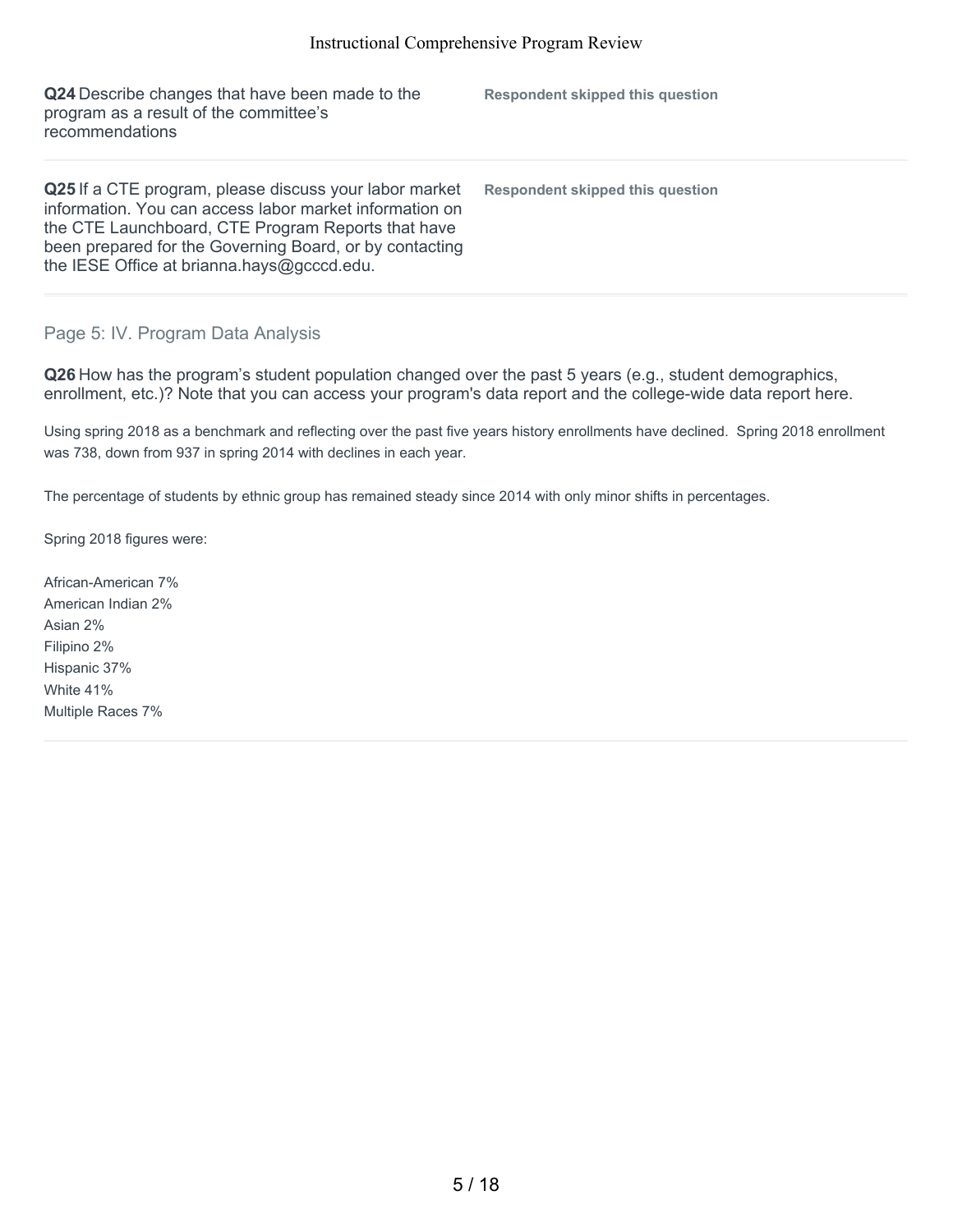**Q27** How does the program's student population differ from the College's overall student population, if at all? Note that you can access your program's data report and the college-wide data report here.

Using spring 2018 as a benchmark with reflection on the previous five years, here are some observations about demographics and the history program:

Gender: While the college has 55% women and 44% men, the history program has 49% men and 49% women. This gender balance holds for the past five years with a maximum difference of 3%.

Race: The history program serves a higher percentage of ethnic minorities (and/or historically disadvantaged students) than the college as a whole:

African American 7% history/5% college American Indian 2% history/1% college Asian 2% history/4% college Filipino 2% history/3% college Hispanic 37% history/college 32% White 41% history/college 46% Multiple Races 7% history/college 8%

Students in the history program also are younger than the college average:

Under 20 27% history/college 20% 20-24 45% history/college 37% 25-39 19% history/college 28% 40 and over 9% history/college 15%

# **Q28** What are the implications for ensuring the program is addressing the needs of its student population?

Robust prime time offerings are serving the core group of younger students. It is possible that the history program is underserving older students. This would likely be through the decline of evening offerings. We believe that there is a group of students who would prefer night classes to online classes, however, these students are not being well served because the history area is offering fewer night classes due to administrative enrollment management policies that result in smaller sections being cancelled. We have reduced night offerings out of fear and experience that these sections will be cancelled.

**Q29** If you would like to attach any charts or additional documentation (aside from the program review report prepared by the IESE Office), please upload it using the button below.

**Respondent skipped this question**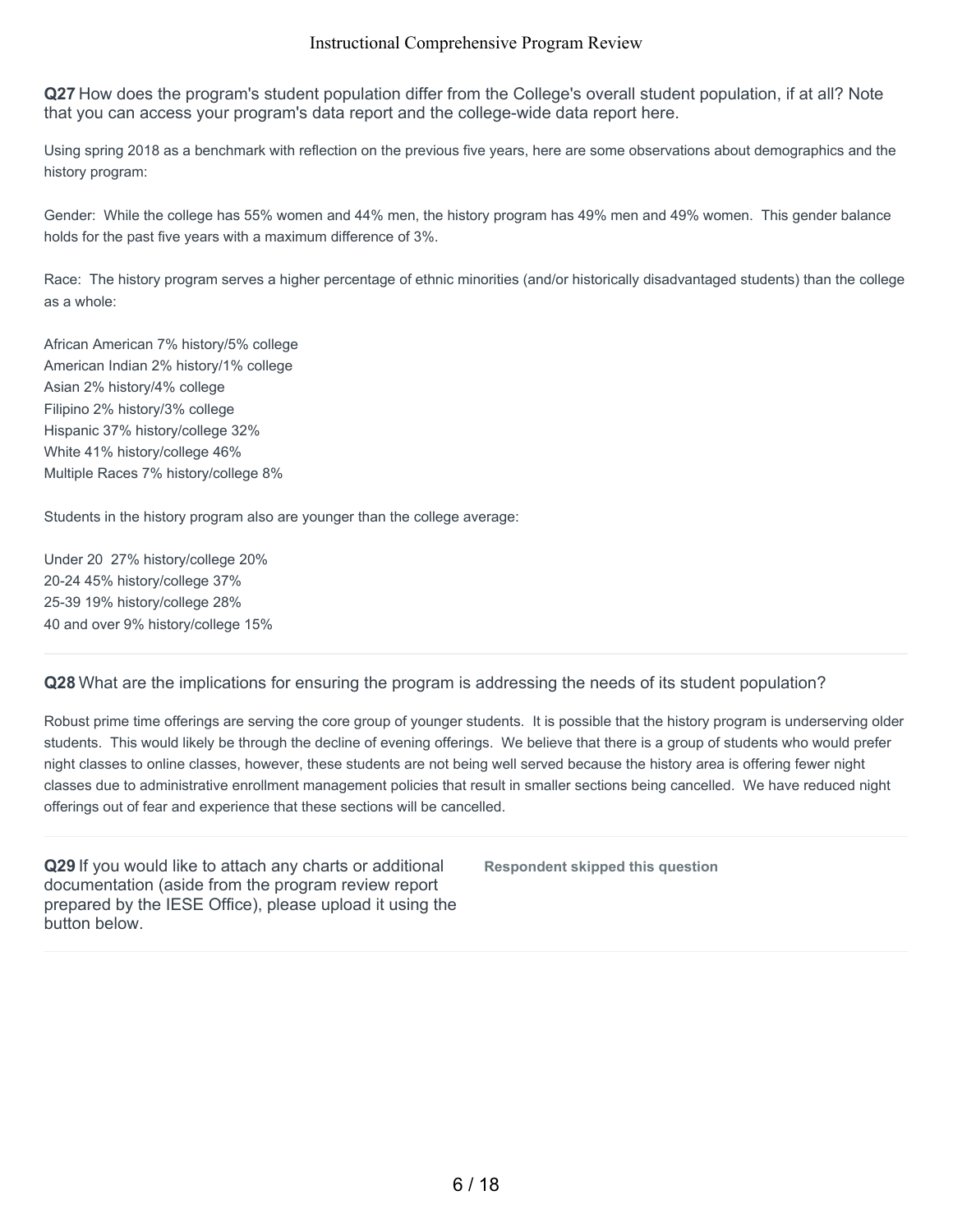**Q30** How has the program's success rate across all courses changed over the past 5 years?

Spring 2018 saw a success rate of 73%. This was consistent over the previous five years with rates ranging from 72% to 74%. Spring 2014 stood out for a low rate of 62%.

Fall success rates were lower. Fall 2017 saw a success rate of 70% and the previous five years ranged from a low of 59% in fall 2013 to the high of 70% in 2017.

It is worth noting that the entire history area was served by only one full-time faculty member between 2013 and the spring of 2016.

**Q31** The College has set a 2024 goal of reaching a 77% course success rate (students passing with a grade of A, B, C, or P out of those enrolled at census) for the College as a whole. Consider how your will program help the College reach its long-term goal of increasing the course success rate to 77%. Your program may have a program-specific goal for program-wide success rate that differs from the college goal, based on historical or contextual data/information. This is intended to provide a goal for improvement only; programs will not be penalized for not meeting the goal. What is your program's one-year (2019/20) goal for success rate across all courses in the program?

Our goal is to achieve 77% success in the 2019/20 academic with a five year goal of achieving 80% success.

**Q32** Which specific groups (by gender and ethnicity) have success rates lower than that of the program overall?

In general, Hispanic, African-American, and male students have lower success rates. For groups where the overall numbers are relatively small, the success percentages vary considerably. For example, African-American students have had success rates ranging from 78% in spring 2018 to 52% in spring 2014. American-Indian success rates have ranged from 88% in spring 2018 to 57% in spring 2014. For Hispanic Students the success rates have ranged from 71% in spring 2018 to a low of 57% in spring 2014.

While Asian and white students are overall more successful, success rates among whites has varied considerably ranging from 78% in spring 2018 to 69% in spring 2014. In the spring of 2015 there was only a 1% difference in success rates between whites and Hispanics (78% vs. 77%). However, this was a one time occurrence and the achievement gap between whites and Hispanics is persistent. Fall rates tend be lower overall for all groups.

This deserves special mention because Hispanic students make up 37% of our students. There have been fall semesters where the achievement gap was more than 10%! it is this achievement gap that impacts the most people.

**Q33** What program (or institutional) factors may be contributing to these lower rates of success for these groups of students?

Lack of full-time faculty likely contributed to these gaps, which have improved since spring 2016 with the hiring a second full-time historian. We believe this improved stability to the program has contributed to increased success rates.

Program and institutional factors are critical to address, because they are the ones we have control over. Of course, the question of achievement gaps is a state and national issue and defies easy answers. The college has made great strides in creating a more vibrant campus community, but afternoons and evenings remain an issue. Perhaps if we find more ways to keep students on campus longer they will feel less of the pull of work and family obligations and enjoy more success at the college.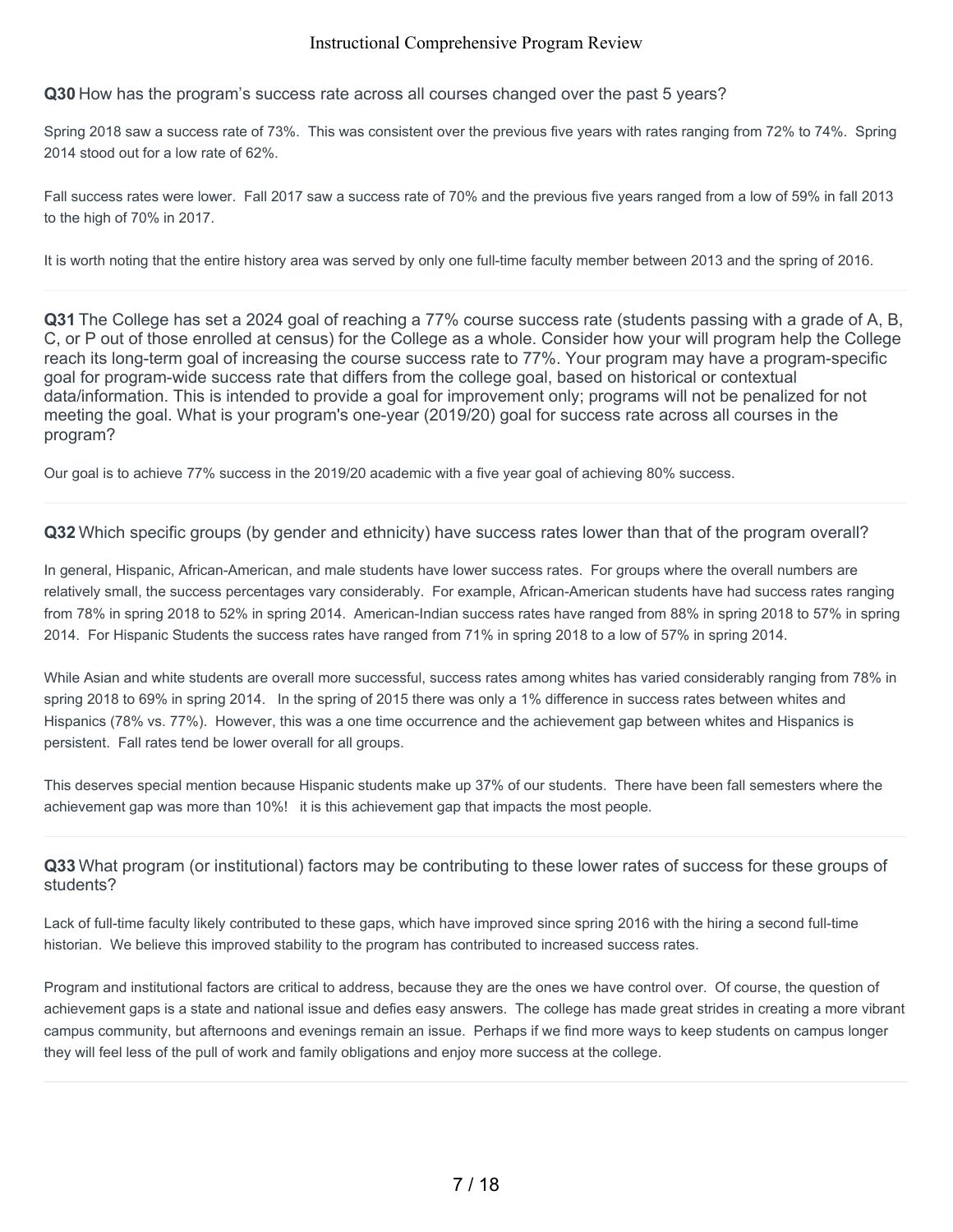**Q34** What specific steps will the program take to address these equity gaps in the 2019/20 academic year?

The history program has a multi-step plan to address achievement gaps:

a.) Both full-time history faculty and some part-time faculty are participating in the Equity in Teaching Institute.

b.) History faculty have been and are expanding efforts to make sure students are assigned culturally relevant reading

c.) History faculty are working to provide students with low-cost books through a broad strategy that includes: seeking internal grants to purchase sets of books to be placed on reserve at the library for semester-length checkout, choosing lower cost books, using free OER books in cases where it is academically appropriate.

d.) Offering a diverse culturally relevant curriculum. The history program has by far the most diverse curriculum at Cuyamaca College.

# **Q35** How do these activities inform the long-term program goals that you are setting in this comprehensive program review?

These activities inform and inspire the long-term goals in the history program. The three primary goals of the history program are: 1.) Reduce/Eliminate achievement gaps and increase the overall success rate to 80% and 2.) Expand the history curriculum to include Middle Eastern history, US History: Middle Eastern Perspectives, and Comparative History of the Americas 3.) Separate history from the History, Social, and Behavioral Sciences department and merge with the Humanities, Philosophy, and Religious Studies department to create a new department with more disciplinary cohesion. We believe this will enhance our ability to schedule efficiently and make further improvements in developing culturally relevant curriculum.

| Q36 If you would like to attach any charts or additional<br>documentation (aside from the program review report<br>prepared by the IESE Office), please upload it using the<br>button below. | Respondent skipped this question |
|----------------------------------------------------------------------------------------------------------------------------------------------------------------------------------------------|----------------------------------|
| Q37 Does your program offer any courses via distance<br>education (online)?                                                                                                                  | Yes                              |
| Page 6: Distance Education Course Success<br>Q38 Are there differences in success rates for distance<br>education (online) versus in-person sections?                                        | Yes                              |

**Q39** If there are differences in success rates for distance education (online) versus in-person classes, what will the program do to address these disparities?

Using spring data, the differences in success rates between online versus in-person sections is consistent, but small--typically 2%. Differences in retention are slightly more pronounced ranging from 3% to 6%. We are not overly concerned about these differences as they are small and the gap has decreased in recent years. It should also be noted that the online enrollments in history are capped at 50 students! We believe that the campus-wide switch to Canvas has led to improvements. This is not so much because Canvas is a superior platform to Blackboard, but because the required extensive training to switch to Canvas resulted in many faculty redesigning their online courses from the ground up.

Page 7: Strengths, Challenges & External Influences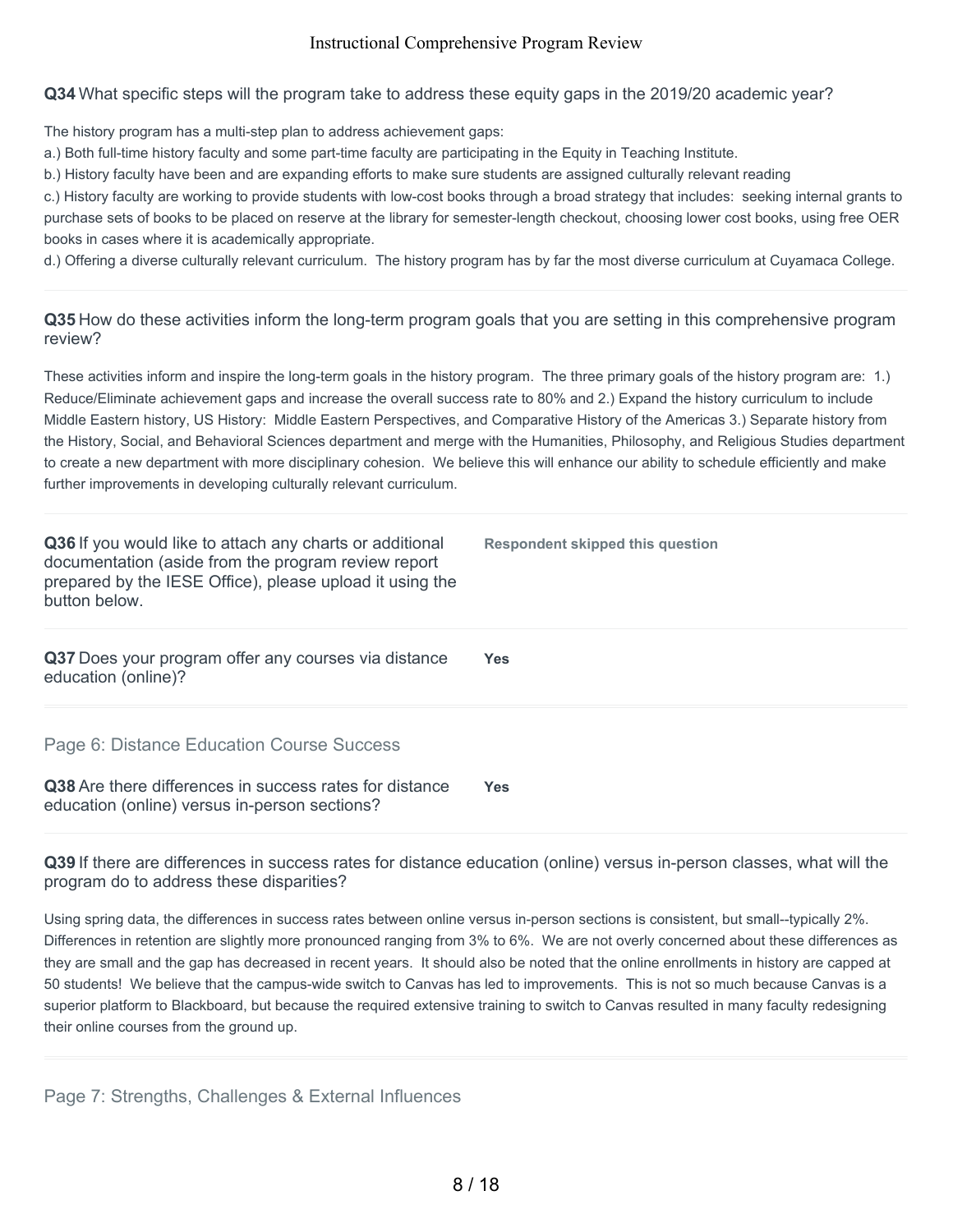#### **Q40** Please describe your program's strengths.

Our faculty are dedicated to the institution and are committed to offering a wide variety of courses, including numerous courses on the history of minority and historically disadvantaged groups. Our faculty are in the forefront of efforts to promote equity and contribute to campus life through our series of public forums. Our program efficiently generates large amounts of FTES to the college and the district.

#### **Q41** Please describe your program's challenges.

Our program has two full-time faculty. Between 2012-2016 we had one full time faculty member. We could easily add a third faculty member. Because our area teaches all 3 unit courses, it is challenging to compete for faculty resources given the way hiring criteria have been developed. Disciplines that teach big unit classes (4-6 units) rapidly consume demand for more resources. Size begets more size and so the Humanities and the Social Sciences are at a permanent disadvantage.

Our program is also housed in the historic F-building complex. We appreciate the architectural uniqueness of our mid 1970s adobe--not to mention the thermostats that tell us what the temperature is--but the teaching environment can be challenging. While our intrepid dean has done wonders to place our classes in other buildings, our facilities are substandard and have consistently been a low priority of the college. It is worth noting that the college is now building a second student services complex to replace buildings that are only 15 years old.

**Q42** Please describe external influences that affect your program (both positively and negatively).

The American Historical Association reports that the numbers of history majors at four-year schools has declined since the Great Recession. This is linked to cultural trends that value "employable" degrees over the liberal arts as well as demographic declines in college age students. However, the AHA reports that history enrollments have stabilized in 2017-2018 (See "History Enrollments Stable in 2017-18" in Perspectives in History, January 2019).

While anti-intellectualism, fewer students entering college, and a privileging of STEM degrees provide headwinds for the history program, there is a growing hunger for historical understanding. The study of history remains vital to our democracy

#### Page 8: V. Previous Goals: Update (If Applicable)

| Q43 Would you like to provide an update for your<br>previous Goal(s)?                      | <b>No</b>                               |
|--------------------------------------------------------------------------------------------|-----------------------------------------|
| Page 9: Previous Goal 1                                                                    |                                         |
| <b>Q44</b> Previous Goal 1:                                                                | <b>Respondent skipped this question</b> |
| <b>Q45</b> Link to College Strategic Goal(s):                                              | <b>Respondent skipped this question</b> |
| Q46 Goal Status                                                                            | <b>Respondent skipped this question</b> |
| Q47 How was the goal evaluated? If the goal is "in<br>progress," how will it be evaluated? | Respondent skipped this question        |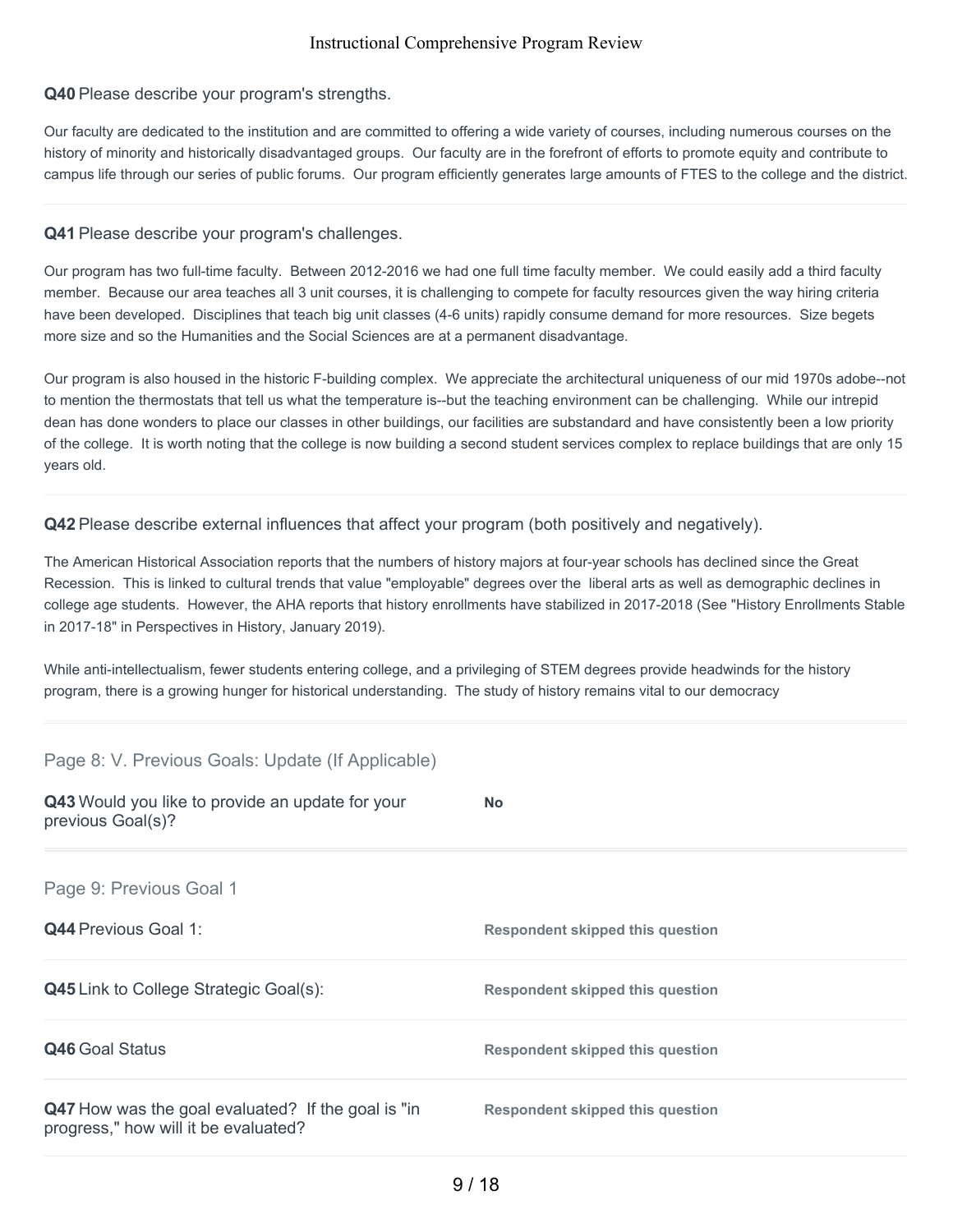| Q48 Please provide the rationale for this goal:                                            | <b>Respondent skipped this question</b> |
|--------------------------------------------------------------------------------------------|-----------------------------------------|
| Q49 Please provide the goal action steps for the year<br>(previously "Activities"):        | <b>Respondent skipped this question</b> |
| Q50 Do you have another goal to update?                                                    | <b>Respondent skipped this question</b> |
| Page 10: Previous Goal 2                                                                   |                                         |
| <b>Q51 Previous Goal 2:</b>                                                                | <b>Respondent skipped this question</b> |
| Q52 Link to College Strategic Goal(s):                                                     | <b>Respondent skipped this question</b> |
| Q53 Goal Status                                                                            | <b>Respondent skipped this question</b> |
| Q54 How was the goal evaluated? If the goal is "in<br>progress," how will it be evaluated? | <b>Respondent skipped this question</b> |
| Q55 Please provide the rationale for this goal:                                            | <b>Respondent skipped this question</b> |
| Q56 Please provide the goal action steps for the year<br>(previously "Activities"):        | <b>Respondent skipped this question</b> |
| Q57 Do you have another goal to update?                                                    | <b>Respondent skipped this question</b> |
| Page 11: Previous Goal 3                                                                   |                                         |
| Q58 Previous Goal 3:                                                                       | <b>Respondent skipped this question</b> |
| Q59 Link to College Strategic Goal(s)                                                      | <b>Respondent skipped this question</b> |
| Q60 Goal Status                                                                            | <b>Respondent skipped this question</b> |
| Q61 How was the goal evaluated? If the goal is "in<br>progress," how will it be evaluated? | <b>Respondent skipped this question</b> |
| Q62 Please provide the rationale for this goal:                                            | <b>Respondent skipped this question</b> |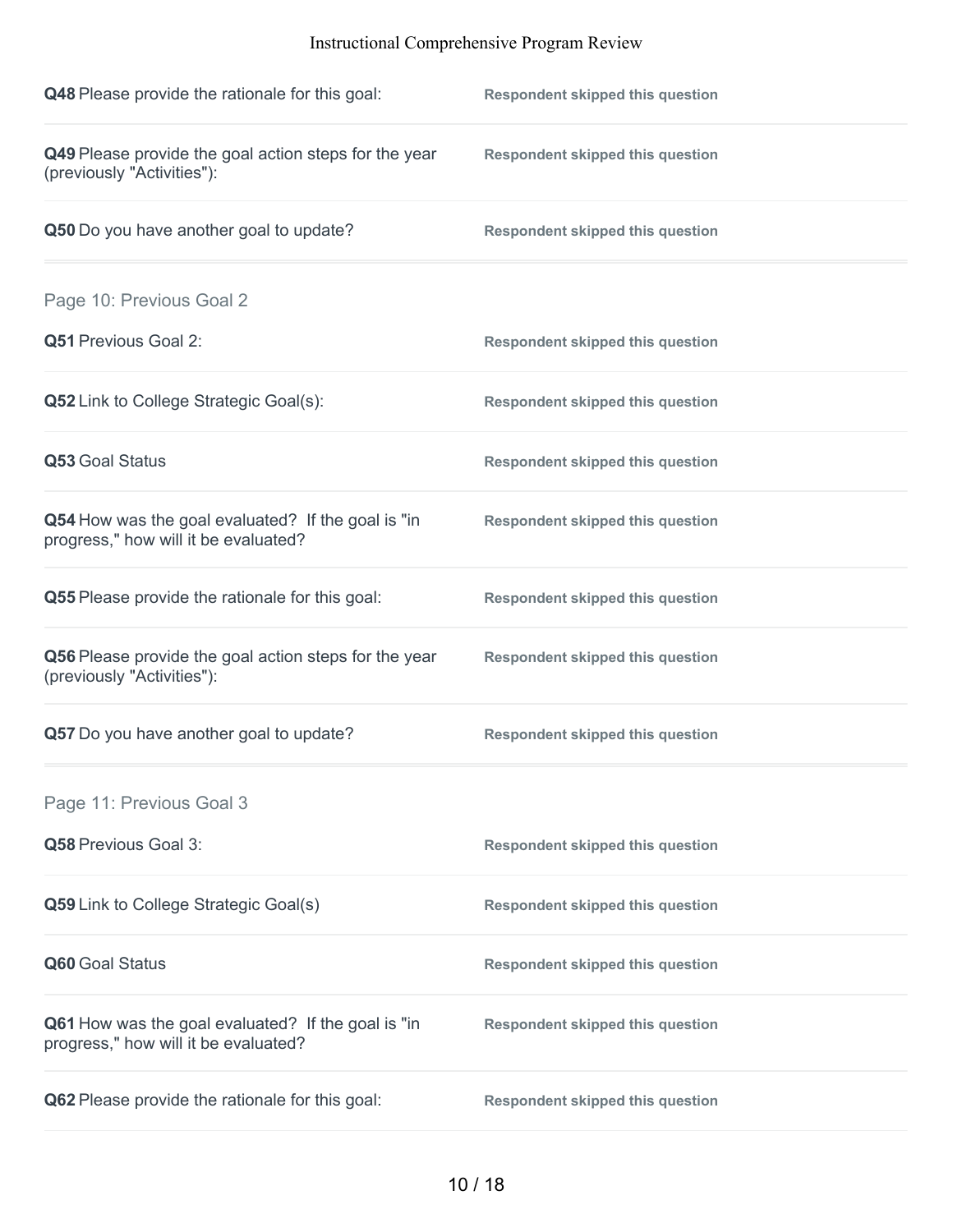| Q63 Please provide the goal action steps for the year<br>(previously "Activities"):        | <b>Respondent skipped this question</b>                                  |
|--------------------------------------------------------------------------------------------|--------------------------------------------------------------------------|
| Q64 Do you have another goal to update?                                                    | <b>Respondent skipped this question</b>                                  |
| Page 12: Previous Goal 4                                                                   |                                                                          |
| Q65 Previous Goal 4:                                                                       | <b>Respondent skipped this question</b>                                  |
| Q66 Link to College Strategic Goal(s)                                                      | <b>Respondent skipped this question</b>                                  |
| Q67 Goal Status                                                                            | <b>Respondent skipped this question</b>                                  |
| Q68 How was the goal evaluated? If the goal is "in<br>progress," how will it be evaluated? | <b>Respondent skipped this question</b>                                  |
| Q69 Please provide the rationale for this goal:                                            | <b>Respondent skipped this question</b>                                  |
| Q70 Please provide the goal action steps for the year<br>(previously "Activities"):        | <b>Respondent skipped this question</b>                                  |
| Page 13: VI. New Goals                                                                     |                                                                          |
| Q71 Would you like to submit any new goal(s)?                                              | Yes                                                                      |
| Page 14: New Goal 1                                                                        |                                                                          |
| Q72 New Goal 1:                                                                            |                                                                          |
| Reduce/Eliminate Achievement Gaps                                                          |                                                                          |
| Q73 Link to College Strategic Goal                                                         | <b>Guided Student</b><br><b>Pathways</b><br><b>Organizational Health</b> |
|                                                                                            |                                                                          |

**Q74** Please provide the rationale for this goal:

Reducing or eliminating achievement gaps is the cornerstone of achieving equity in the college environment.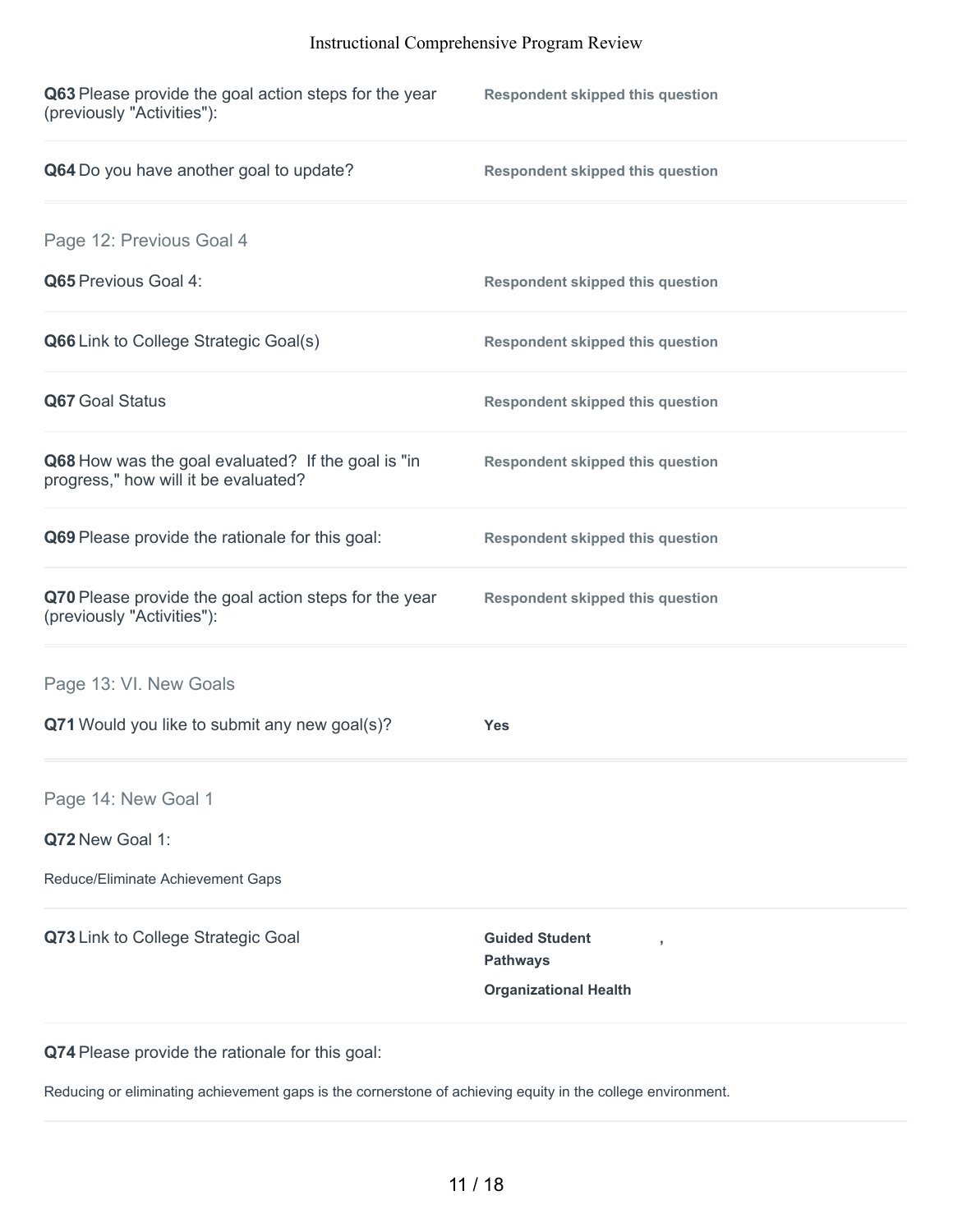**Q75** Please provide the goal action steps for the year (previously "Activities"):

The history program has a multi-step plan to address achievement gaps:

a.) Both full-time history faculty and some part-time faculty are participating in the Equity in Teaching Institute.

b.) History faculty have been and are expanding efforts to make sure students are assigned culturally relevant reading

c.) History faculty are working to provide students with low-cost books through a broad strategy that includes: seeking internal grants to purchase sets of books to be placed on reserve at the library for semester-length checkout, choosing lower cost books, using free OER books in cases where it is academically appropriate.

d.) Offering a diverse culturally relevant curriculum. The history program has by far the most diverse curriculum at Cuyamaca College.

#### **Q76** How will the goal be evaluated?

By analyzing student success data.

**Q77** Do you have another new goal? **Yes**

Page 15: New Goal 2

#### **Q78** New Goal 2:

Expand Curriculum to Include Courses on Middle Eastern History and Comparative History of the Americas

**Q79** Link to College Strategic Goal **Guided** Student

**Pathways Student Validation and Engagement Organizational Health**

**,**

**,**

**Q80** Please provide the rationale for this goal:

We believe that there is strong student interest in courses on the history of the Middle East as well as the comparative Americas (which focus on Latin America and North America). These courses should be of particular interest to our large population of Middle Eastern and Latino students.

#### **Q81** Please provide the goal action steps for the year (previously "Activities"):

- 1. Write curriculum and submit through curriculum process.
- 2. Offer courses in the class schedule.
- 3. Prevent administration from cancelling new classes in class schedule.

#### **Q82** How will the goal be evaluated?

Successful offering of the classes with robust enrollments will be the evaluation metric.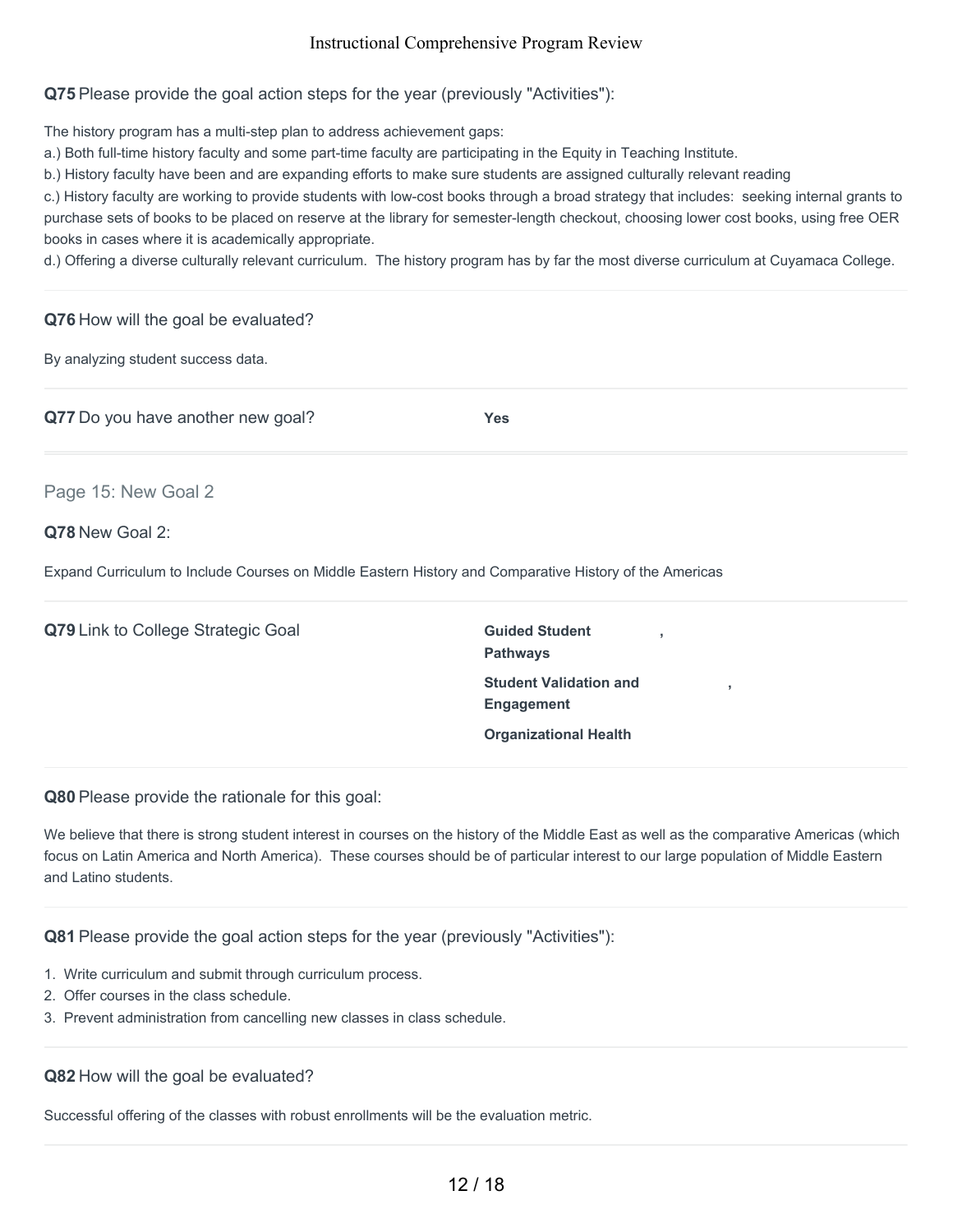| Q83 Do you have another new goal?  | <b>Yes</b>                                               |
|------------------------------------|----------------------------------------------------------|
| Page 16: New Goal 3                |                                                          |
| Q84 New Goal 3:                    |                                                          |
| Department Reorganization          |                                                          |
| Q85 Link to College Strategic Goal | <b>Guided Student</b><br>٠<br><b>Pathways</b>            |
|                                    | <b>Student Validation and</b><br>л.<br><b>Engagement</b> |
|                                    | <b>Organizational Health</b>                             |

**Q86** Please provide the rationale for this goal:

We hope to separate the history discipline from the History, Social, and Behavioral Sciences department and merge it with the Humanities, Philosophy and Religious Studies department to create a new department: History, Humanities, and Philosophy.

Currently the Humanities, Philosophy, and Religious Studies department has one full time faculty member and History, Social, and Behavioral Sciences has five faculty (soon to be 6 with the hiring of an additional psychology instructor). Such a reorganization would create two more balanced departments of 3 and 4 full-time respectively.

These new departments would also have more discipline cohesion as the history discipline is closer to the other humanities than it is to the social sciences. (Note: A history M.A. is one of minimum qualification options to teach Humanities.) The college as a whole would benefit, and no cost would be involved as the reassigned time for the two departments would simply be divided as appropriate. We also envision opportunities for more efficient scheduling and the possibility of developing new courses.

**Q87** Please provide the goal action steps for the year (previously "Activities"):

1. Administrative action with buy-in from all stakeholders.

#### **Q88** How will the goal be evaluated?

After department reorganization the division dean will assess if the reorganization has resulted in organizational improvements.

| Q89 Do you have another new goal?  | <b>No</b>                               |
|------------------------------------|-----------------------------------------|
| Page 17: New Goal 4                |                                         |
| Q90 New Goal 4:                    | <b>Respondent skipped this question</b> |
| Q91 Link to College Strategic Goal | <b>Respondent skipped this question</b> |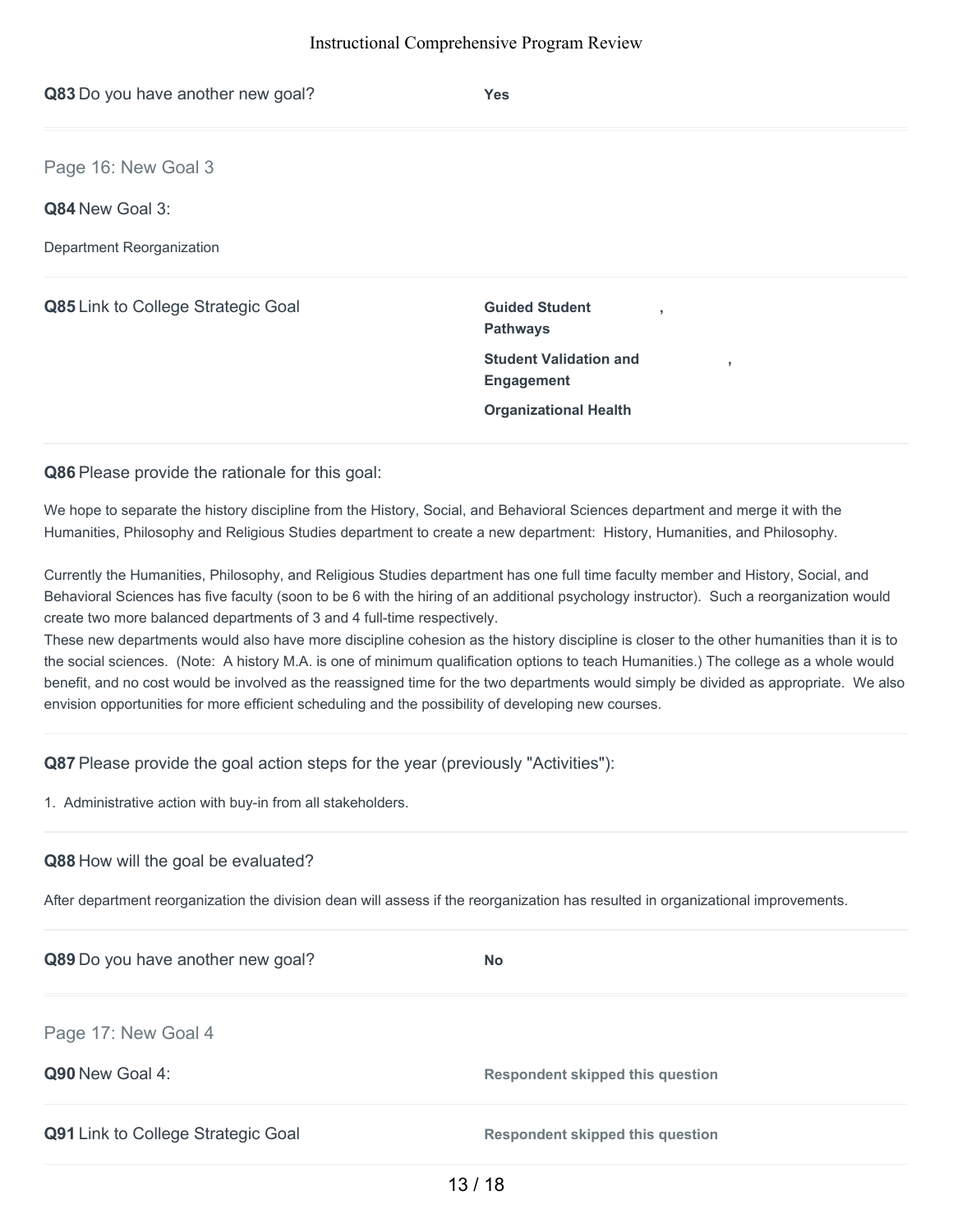| Q92 Please provide the rationale for this goal:                                                                                                                                                                                                                                                                                                                                     | <b>Respondent skipped this question</b> |
|-------------------------------------------------------------------------------------------------------------------------------------------------------------------------------------------------------------------------------------------------------------------------------------------------------------------------------------------------------------------------------------|-----------------------------------------|
| Q93 Please provide the goal action steps for the year<br>(previously "Activities"):                                                                                                                                                                                                                                                                                                 | <b>Respondent skipped this question</b> |
| Q94 How will the goal be evaluated?                                                                                                                                                                                                                                                                                                                                                 | <b>Respondent skipped this question</b> |
| Q95 Do you have another new goal?                                                                                                                                                                                                                                                                                                                                                   | <b>No</b>                               |
| Page 18: Resources Needed to Fully Achieve Goal(s)                                                                                                                                                                                                                                                                                                                                  |                                         |
| Q96 Is the program requesting resources this year to<br>achieve this goal?                                                                                                                                                                                                                                                                                                          | <b>No</b>                               |
| Page 19: VII. Faculty Resource Needs                                                                                                                                                                                                                                                                                                                                                |                                         |
| Q97 Are you requesting one or more faculty positions to<br>achieve this goal?                                                                                                                                                                                                                                                                                                       | <b>Respondent skipped this question</b> |
| Page 20: Faculty Position Request(s)                                                                                                                                                                                                                                                                                                                                                |                                         |
| Q98 Please remember to complete the Faculty Position<br>Request Form (accessible here, under Staffing Request<br>Information) for this position that you are requesting and<br>upload it using the button below. The Faculty Position<br>Request Form (In Word) can be located here (under<br>Staffing Request Information). Brief Description of the<br><b>Position Requested:</b> | <b>Respondent skipped this question</b> |
| Q99 Faculty Position Request 1 - Related Program<br>$Goal(s)$ :                                                                                                                                                                                                                                                                                                                     | <b>Respondent skipped this question</b> |
| Q100 Faculty Position Request Upload 1: Please upload<br>the completed faculty request form using the button<br>below. You can access the Word version of the Faculty<br>Position Request Form here (under Staffing Request<br>Information).                                                                                                                                        | <b>Respondent skipped this question</b> |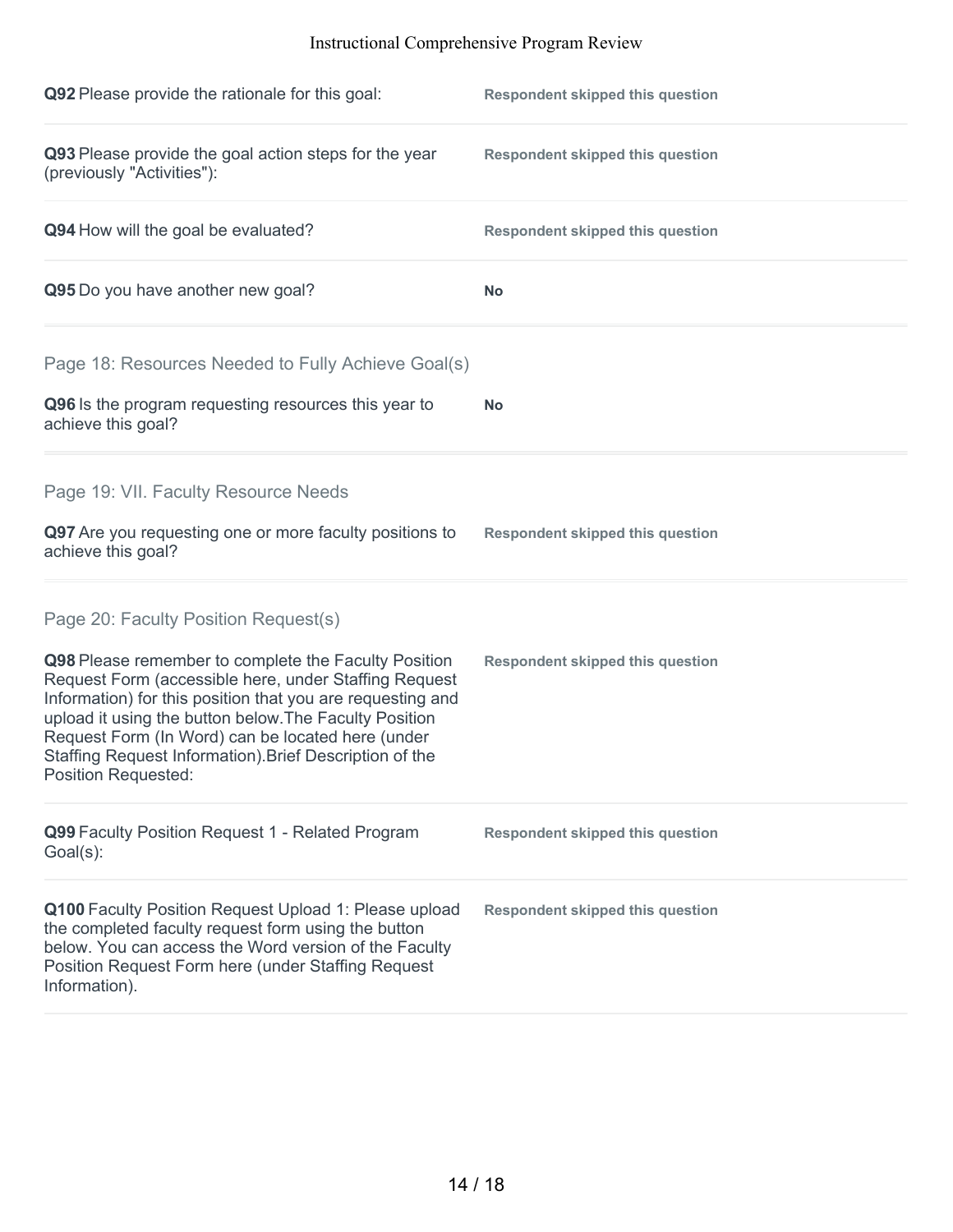| Q101 Faculty Position Request 2 (if applicable): Please<br>remember to complete the Faculty Position Request<br>Form (accessible here, under Staffing Request<br>Information) for this position that you are requesting and<br>upload it using the button below. The Faculty Position<br>Request Form (In Word) can be located here (under<br>Staffing Request Information). Brief Description of<br>Position Requested: | <b>Respondent skipped this question</b> |
|--------------------------------------------------------------------------------------------------------------------------------------------------------------------------------------------------------------------------------------------------------------------------------------------------------------------------------------------------------------------------------------------------------------------------|-----------------------------------------|
| Q102 Faculty Position Request 2 - Related Program<br>$Goal(s)$ :                                                                                                                                                                                                                                                                                                                                                         | <b>Respondent skipped this question</b> |
| Q103 Faculty Position Request Upload 2: Please upload<br>the completed faculty request form button below. You<br>can access the Word version of the Faculty Position<br>Request Form here (under Staffing Request<br>Information).                                                                                                                                                                                       | <b>Respondent skipped this question</b> |
| Page 21: VIII. Classified Staff Resource Needs                                                                                                                                                                                                                                                                                                                                                                           |                                         |
| Q104 Are you requesting one or more classified positions<br>to achieve this goal?                                                                                                                                                                                                                                                                                                                                        | <b>Respondent skipped this question</b> |
| Page 22: Classified Staff Position Request(s)                                                                                                                                                                                                                                                                                                                                                                            |                                         |
| Q105 Classified Staff Position Request 1: Please<br>remember to complete the Classified Staff Position<br>Request Form (accessible here, under Staffing Request<br>Information) for this position you are requesting. Brief<br>Description of Position Requested:                                                                                                                                                        | <b>Respondent skipped this question</b> |
| Q106 Classified Staff Position 1 Related Program<br>$Goal(s)$ :                                                                                                                                                                                                                                                                                                                                                          | <b>Respondent skipped this question</b> |
| <b>Q107</b> Classified Staff Position Request Upload 1: Please<br>upload a completed Classified Position Request Form<br>using the button below. You can access the Word<br>version of the Classified Position Request Form<br>here (under Staffing Request Information).                                                                                                                                                | <b>Respondent skipped this question</b> |
| Q108 Classified Staff Position Request 2: Please<br>remember to complete the Classified Staff Position<br>Request Form (accessible here, under Staffing Request<br>Information) for each position you are requesting. Brief<br>Description of Position Requested:                                                                                                                                                        | <b>Respondent skipped this question</b> |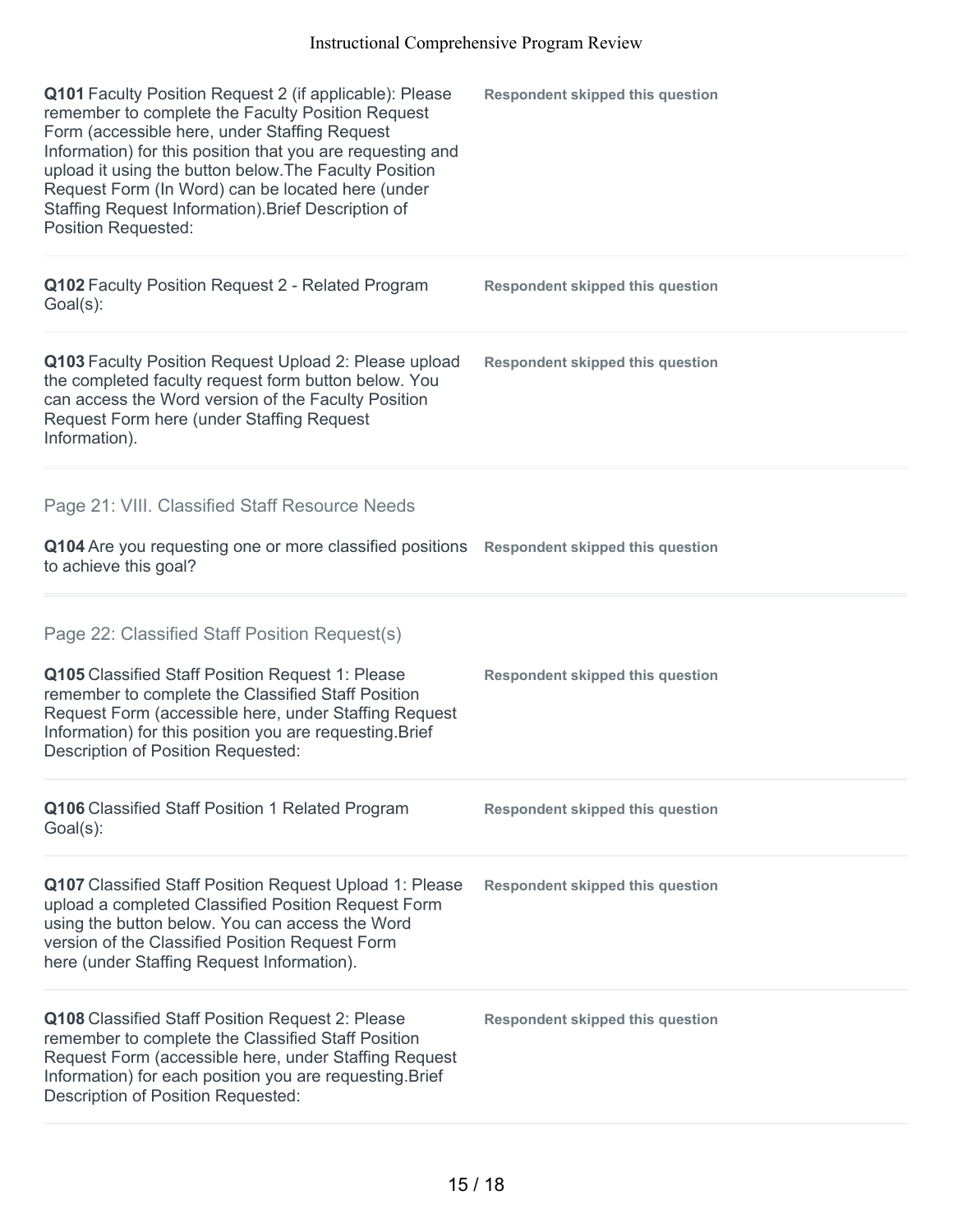| Q109 Classified Staff Position 2 Related Program<br>$Goal(s)$ :                                                                                                                                                                                                    | <b>Respondent skipped this question</b> |
|--------------------------------------------------------------------------------------------------------------------------------------------------------------------------------------------------------------------------------------------------------------------|-----------------------------------------|
| Q110 Classified Staff Position Request Upload 2: Please<br>upload a completed Classified Position Request Form<br>using the button below. You can access the Word<br>version of the Classified Position Request Form<br>here (under Staffing Request Information). | <b>Respondent skipped this question</b> |
| Page 23: IX. Technology Resource Needs                                                                                                                                                                                                                             |                                         |
| Q111 Are you requesting technology resources to<br>achieve this goal?                                                                                                                                                                                              | <b>Respondent skipped this question</b> |
| Page 24: Technology Request(s)                                                                                                                                                                                                                                     |                                         |
| Q112 Technology Request 1: Please remember to<br>complete a Technology Request Form for each request.<br>You can access the online Technology Request Form<br>here: Technology Request Form.                                                                       | <b>Respondent skipped this question</b> |
| Q113 Technology Request 2: Please remember to<br>complete a Technology Request Form for each request.<br>You can access the online Technology Request Form<br>here: Technology Request Form.                                                                       | <b>Respondent skipped this question</b> |
| Page 25: X. Perkins and Strong Workforce Resource Needs                                                                                                                                                                                                            |                                         |
| Q114 Are you requesting Perkins and/or Strong<br>Workforce resources to achieve this goal?                                                                                                                                                                         | <b>Respondent skipped this question</b> |
| Page 26: Perkins Request and Strong Workforce                                                                                                                                                                                                                      |                                         |
| Q115 Perkins Request and Strong Workforce 1: Please<br>remember to complete the Perkins Request Form and<br>submit it via the annual Perkins/Strong Workforce<br>request process/cycle.                                                                            | <b>Respondent skipped this question</b> |
| Q116 Perkins Request and Strong Workforce 2: Please<br>remember to complete the Perkins Request Form and<br>submit it via the annual Perkins/Strong Workforce<br>request process/cycle.                                                                            | <b>Respondent skipped this question</b> |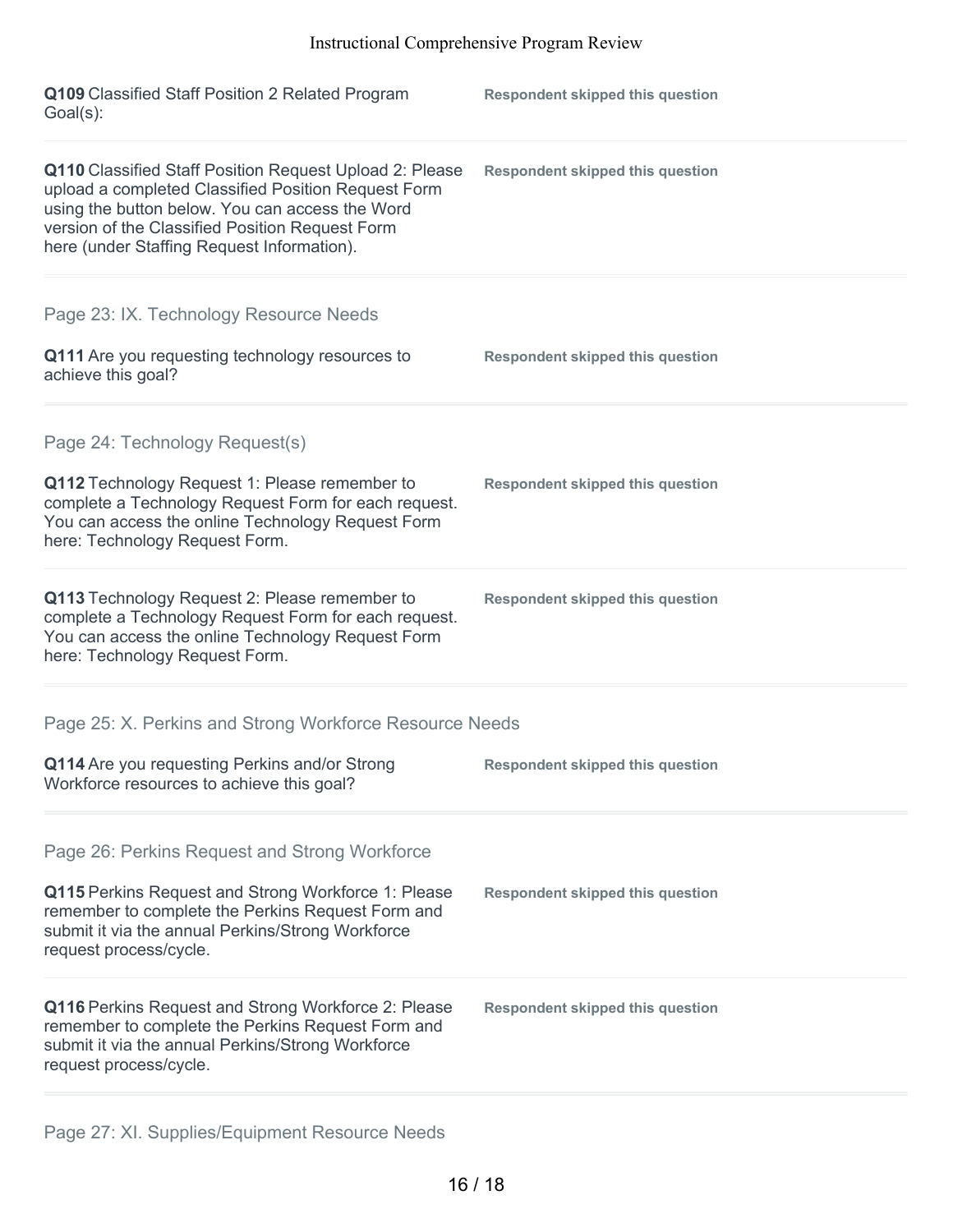| Q117 Are you requesting supplies and/or equipment<br>resources to achieve this goal?                                                                                                                                             | <b>Respondent skipped this question</b> |
|----------------------------------------------------------------------------------------------------------------------------------------------------------------------------------------------------------------------------------|-----------------------------------------|
| Page 28: Supplies/Equipment Request(s)<br>Q118 Supplies/Equipment Request 1: In the boxes below<br>please provide information on your request.<br>Supplies/Equipment requests will be considered on a<br>one-time funding basis. | <b>Respondent skipped this question</b> |
| Q119 Supplies/Equipment Documentation 1: Please<br>upload any supplies/equipment quotes or additional<br>documentation for this request.                                                                                         | <b>Respondent skipped this question</b> |
| Q120 Supplies/Equipment Request 2: In the boxes below<br>please provide information on your request.<br>Supplies/Equipment requests will be considered on a<br>one-time funding basis.                                           | <b>Respondent skipped this question</b> |
| Q121 Supplies/Equipment Documentation 2: Please<br>upload any supplies/equipment quotes or additional<br>documentation for this request.                                                                                         | <b>Respondent skipped this question</b> |
| Page 29: XII. Facilities Resource Needs                                                                                                                                                                                          |                                         |
| Q122 Are you requesting facilities resources to achieve<br>this goal?                                                                                                                                                            | <b>Respondent skipped this question</b> |
| Page 30: Facilities Request                                                                                                                                                                                                      |                                         |
| Q123 Facilities Request 1: Please provide the<br>information below and remember to complete the online<br>Facilities Request Form, accessible here: Facilities<br><b>Request Form</b>                                            | <b>Respondent skipped this question</b> |
| Q124 Facilities Request 2: Please provide the<br>information below and remember to complete the online<br>Facilities Request Form, accessible here: Facilities<br><b>Request Form</b>                                            | <b>Respondent skipped this question</b> |
| Page 31: XIII. Professional Development Resource Needs                                                                                                                                                                           |                                         |

**Q125** Are you requesting professional development resources to achieve this goal? **Respondent skipped this question**